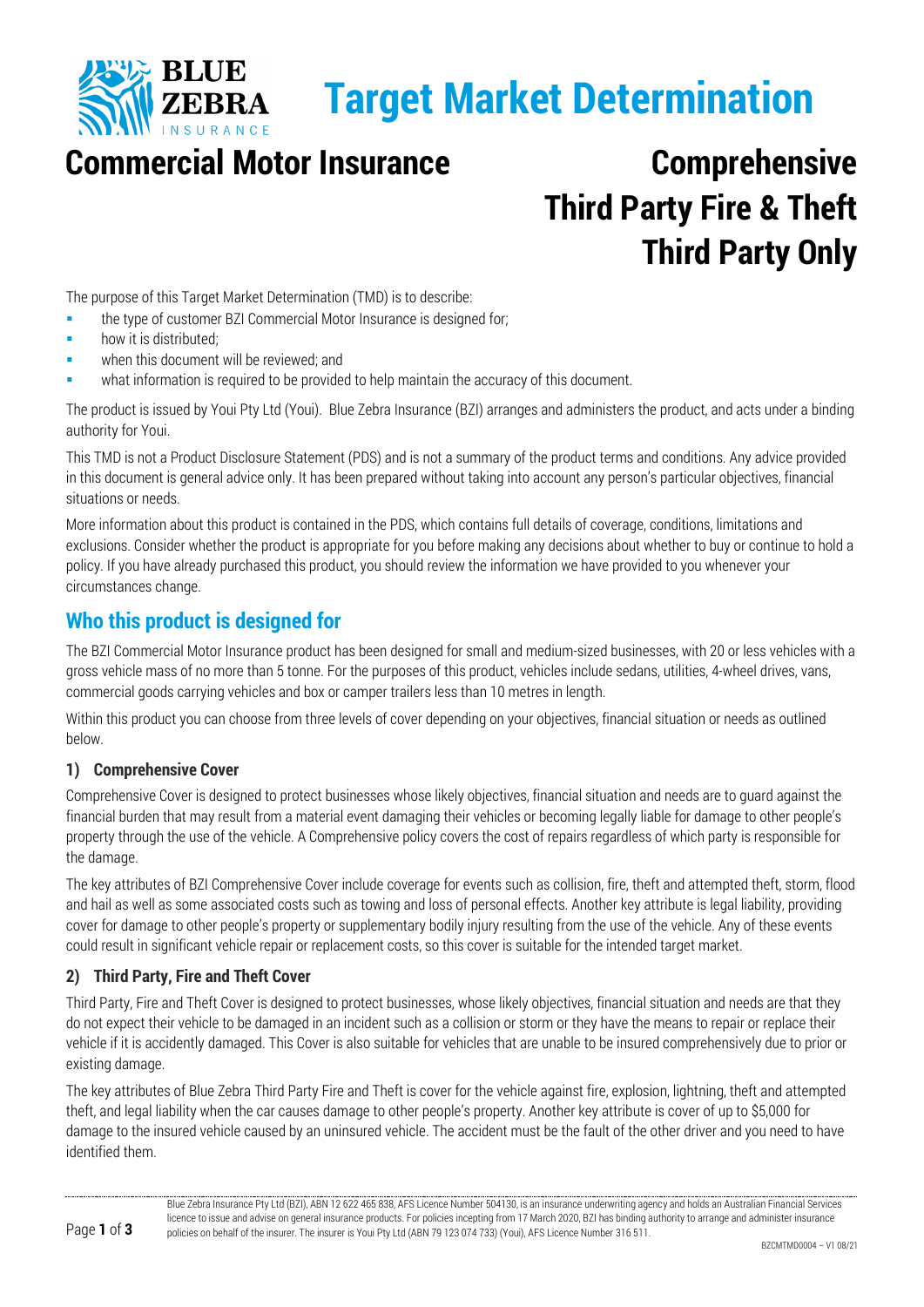

# **Target Market Determination**

#### **Commercial Motor Insurance Comprehensive, Third Party Fire & Theft, and Third Party Only**

This product is suitable for the target market because it limits their financial loss from accidents to the value of their own vehicle plus any applicable excess and provides cover if the vehicle is damaged by fire, explosion, lightning and theft.

#### **3) Third Party Only Cover**

Third Party Only Cover is designed to provide cover for damage to other vehicles and property as well as any legal liability for property damage. This Cover is also suitable for vehicles that are unable to be insured comprehensively due to prior or existing damage.

This Cover is designed to protect businesses, whose likely objectives, financial situation and needs are that they do not expect their vehicle to be stolen, damaged in an incident such as a collision or storm or they have the means to repair or replace their vehicle if it is accidently damaged. This Cover is also suitable for vehicles that are unable to be insured comprehensively due to prior or existing damage.

The key attribute of this cover is protection against legal liability for damage to another person's property resulting from the use of their vehicle, such as in a collision. Another key attribute is cover of up to \$5,000 for damage to the insured vehicle caused by an uninsured vehicle. The accident must be the fault of the other driver and you need to have identified them.

This product is suitable for the target market because it limits their financial loss from accidents to the value of their own vehicle plus any applicable excess.

# **Who this product is not suitable for**

BZI Commercial Motor Insurance is not suitable for businesses whose vehicles:

- **are not registered for use on a public road, unless it is a towed vehicle for which registration is not required;**
- will be driven by someone who does not have a valid licence to drive in Australia;
- **a** are used for taxi or limousine services
- will carry a number of passengers or carry or tow a load outside legal allowances or manufacturers specifications;
- are in an unsafe or unroadworthy condition;
- are electric powered;
- are valued individually at more than \$200,000; or
- are used in the non-incidental bulk transport of explosives, or inflammable, toxic or corrosive liquid or gases.

#### **Distribution conditions**

BZI Commercial Motor Insurance can only be purchased through an intermediary authorised by BZI. BZI has contractual arrangements with brokers (including their Authorised Representatives) who are appropriately licensed to sell their products, and as part of their licensing these brokers have adequate training to provide this product to their customers. BZI has a range of supervision and monitoring procedures, and provides training and support regarding the process to follow for getting quotes for this product and administering the policies once purchased.

When completing a quote, the BZI processes include a number of questions that enable the collection of information that help to determine if the applicant is within the target market for this product, if we will insure them and their car, and for what premium and excess. The customer should always answer these questions accurately and check with their intermediary if they are not sure what a question means.

These conditions make it likely that BZI Commercial Motor Insurance will only be distributed to consumers within the target market for this product because the brokers have knowledge of the policy terms and conditions, and processes are designed to identify instances where a policy is not suitable for the applicant.

### **Reporting**

BZI (as distributor of this product and Youi's agent) collects information and prepares reports regarding sales activity, performance, claims data and complaints on a quarterly basis (at least) and provides this to Youi.

All brokers who have been authorised by BZI to sell and administer this product must report the following information to BZI, who will incorporate it within their reporting requirements to Youi:

| <b>Reportable information</b>                                  | <b>Reported by Frequency</b> |                                               |
|----------------------------------------------------------------|------------------------------|-----------------------------------------------|
| Complaints data including the number and nature of any         | <b>BZI</b>                   | Quarterly (within 10 business days of the end |
| complaints (where these have not already been raised with BZI) | Brokers                      | of quarter)                                   |